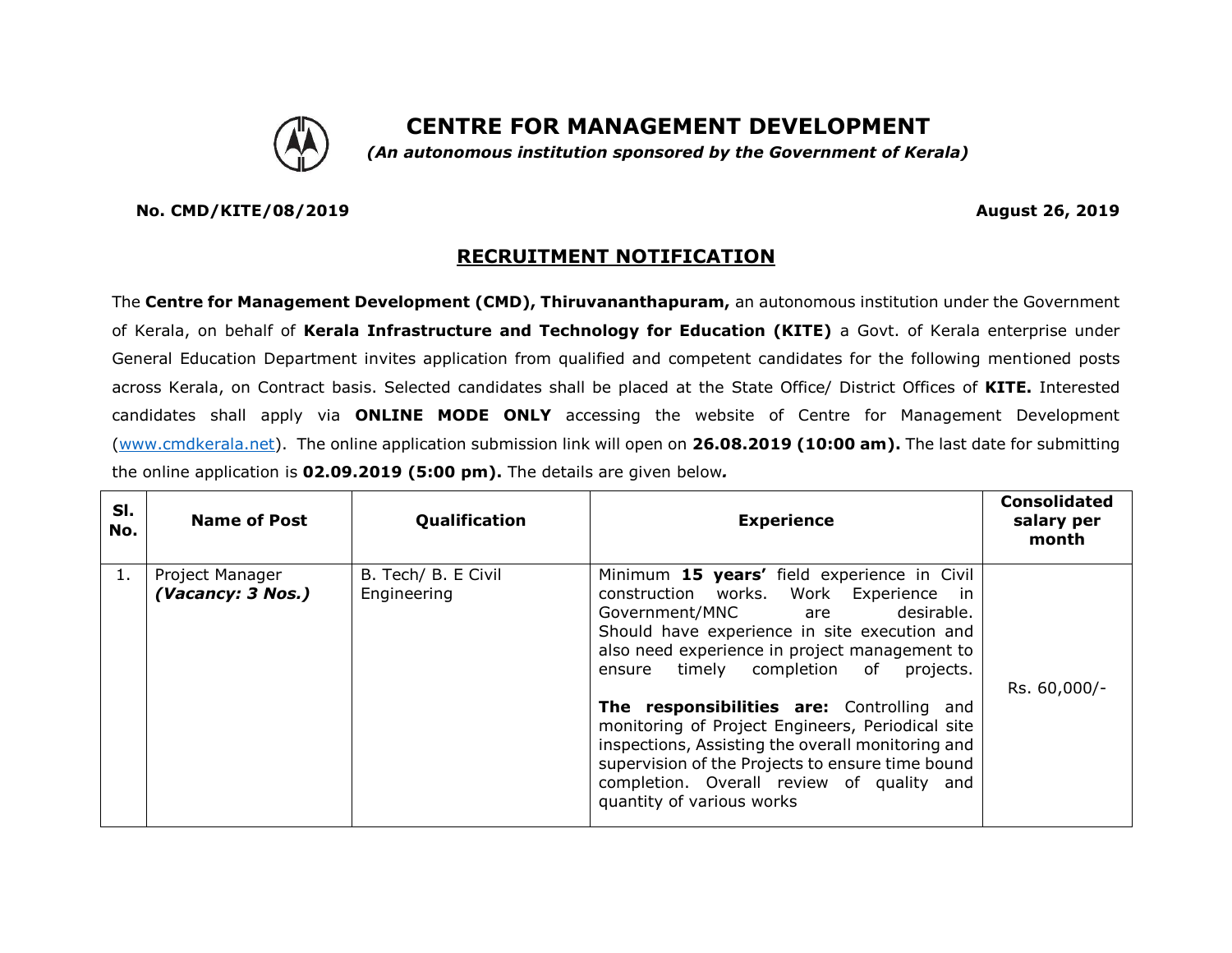| SI.<br>No. | <b>Name of Post</b>                                                             | Qualification                     | <b>Experience</b>                                                                                                                                                                                                                                                                               | <b>Consolidated</b><br>salary per<br>month |
|------------|---------------------------------------------------------------------------------|-----------------------------------|-------------------------------------------------------------------------------------------------------------------------------------------------------------------------------------------------------------------------------------------------------------------------------------------------|--------------------------------------------|
| 2.         | Project Engineer<br>(Vacancy: 7 Nos.)                                           | B. Tech/ B.E Civil<br>Engineering | Minimum 2 years' field experience in civil<br>works. Applicants should be capable of handling<br>civil construction projects independently.<br>Quality monitoring in each work site and weekly<br>reporting of the same to the Project Manager                                                  | Rs. 27,500/-                               |
| 3.         | Manager -<br>Administration, Legal &<br>Facility management<br>(Vacancy: 1 No.) | <b>ICSI/LLB</b>                   | Minimum 10 years' experience in drafting and<br>contracts/agreements, Facility<br>vetting<br>management, ISO standards, administration.<br>Similar experience in technology companies etc.<br>would be an added advantage                                                                       | Rs. 50,000/-                               |
| 4.         | Documentation<br><b>Specialist</b><br>(Vacancy: 1 No.)                          | PG (English)                      | Minimum 5 years' experience in Business<br>Communication, Correspondence to clients in<br>different levels of office, documentation support<br>and hands on experience in Government related<br>communications, Report writing and related<br>tasks, Presentation and skills in Office Packages | Rs. 27,500/-                               |

## **Instructions for Scanning of Photograph & Signature: -**

- Scan the latest photograph of the candidate and upload the same in the space provided in the online application [scanned image shall be less than 200KB in \*.JPG format only]
- Candidate shall make his/her signature on a white paper, scan the same and upload it in the space provided in the online application [scanned image shall be less than 50KB in \*.JPG format only]
- The candidate has to scan his full signature, since the signature is proof of identity, it must be genuine and in full: initials are not sufficient. Signature in CAPITAL LETTERS is not permitted. The signature must be signed only by the candidate and may not by any other person.

## **General Instructions**

1) The applicants are required to go through the detailed notification carefully and decide themselves about their eligibility for this recruitment before applying and enter the particulars completely Online.